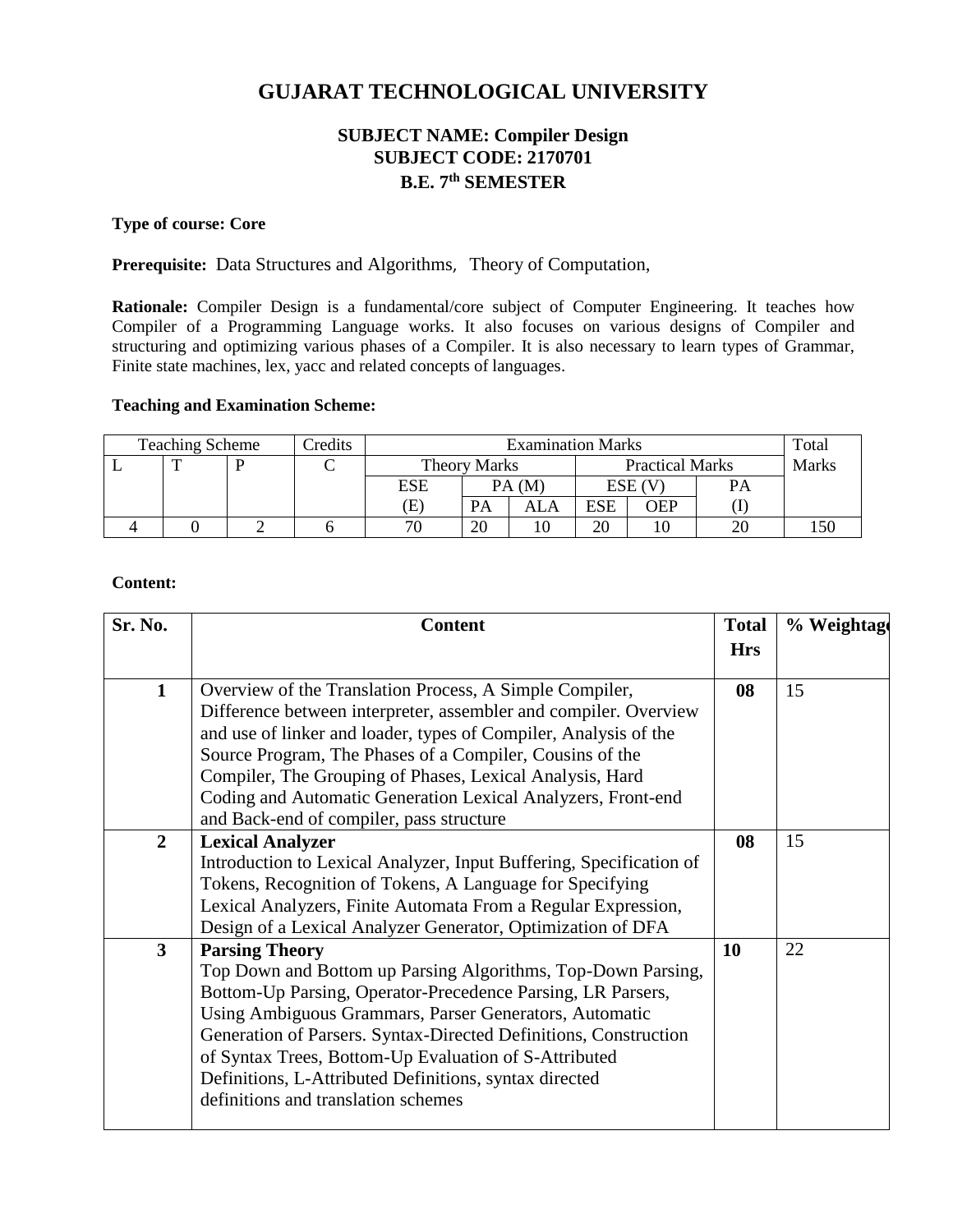| $\overline{\mathbf{4}}$ | <b>Error Recovery</b>                                            | 06 | 08 |
|-------------------------|------------------------------------------------------------------|----|----|
|                         | Error Detection & Recovery, Ad-Hoc and Systematic Methods        |    |    |
| 5                       | <b>Intermediate Code Generation</b>                              | 06 | 10 |
|                         | Different Intermediate Forms, Syntax Directed Translation        |    |    |
|                         | Mechanisms And Attributed Mechanisms And Attributed              |    |    |
|                         | Definition.                                                      |    |    |
| 6                       | <b>Run Time Memory Management</b>                                | 06 | 10 |
|                         | Source Language Issues, Storage Organization, Storage-Allocation |    |    |
|                         | Strategies, and Access to Non local Names, Parameter Passing,    |    |    |
|                         | Symbol Tables, and Language Facilities for Dynamic Storage       |    |    |
|                         | Allocation, Dynamic Storage Allocation Techniques.               |    |    |
| $\overline{7}$          | <b>Code Optimization</b>                                         | 06 | 10 |
|                         | Global Data Flow Analysis, A Few Selected Optimizations like     |    |    |
|                         | Command Sub Expression Removal, Loop Invariant Code Motion,      |    |    |
|                         | Strength Reduction etc.                                          |    |    |
| 8                       | <b>Code Generation</b>                                           | 06 | 10 |
|                         | Issues in the Design of a Code Generator, The Target Machine,    |    |    |
|                         | Run-Time Storage Management, Basic Blocks and Flow Graphs,       |    |    |
|                         | Next-Use Information, A Simple Code Generator, Register          |    |    |
|                         | Allocation and Assignment, The DAG Representation of Basic       |    |    |
|                         | Blocks, Peephole Optimization, Generating Code from              |    |    |
|                         | DAGs, Dynamic Programming Code-Generation Algorithm, Code-       |    |    |
|                         | <b>Generator Generators.</b>                                     |    |    |
|                         |                                                                  |    |    |
|                         |                                                                  |    |    |
|                         |                                                                  |    |    |

#### **Suggested Specification table with Marks (Theory):**

| <b>Distribution of Theory Marks</b> |       |         |         |         |         |  |  |  |
|-------------------------------------|-------|---------|---------|---------|---------|--|--|--|
| R Level                             | Level | A Level | N Level | E Level | C Level |  |  |  |
| 20                                  | 20    |         | 10      |         | ັ       |  |  |  |

**Legends: R: Remembrance; U: Understanding; A: Application, N: Analyze and E: Evaluate C: Create and above Levels (Revised Bloom's Taxonomy)**

Note: This specification table shall be treated as a general guideline for students and teachers. The actual distribution of marks in the question paper may vary slightly from above table.

#### **Reference Books:**

- 1. Compilers: Principles, Techniques and Tools By Aho, Lam, Sethi, and Ullman, Second Edition, Pearson, 2014
- 2. Compilers: Principles, Techniques and Tools By Aho, Sethi, and Ullman, Addison-Wesley, 1986
- 3. Compiler Design in C By Allen I. Holub, Prentice-Hall/Pearson.
- 4. Advanced Compiler Design and Implementation By Muchnick, Morgan and Kaufmann, 1998.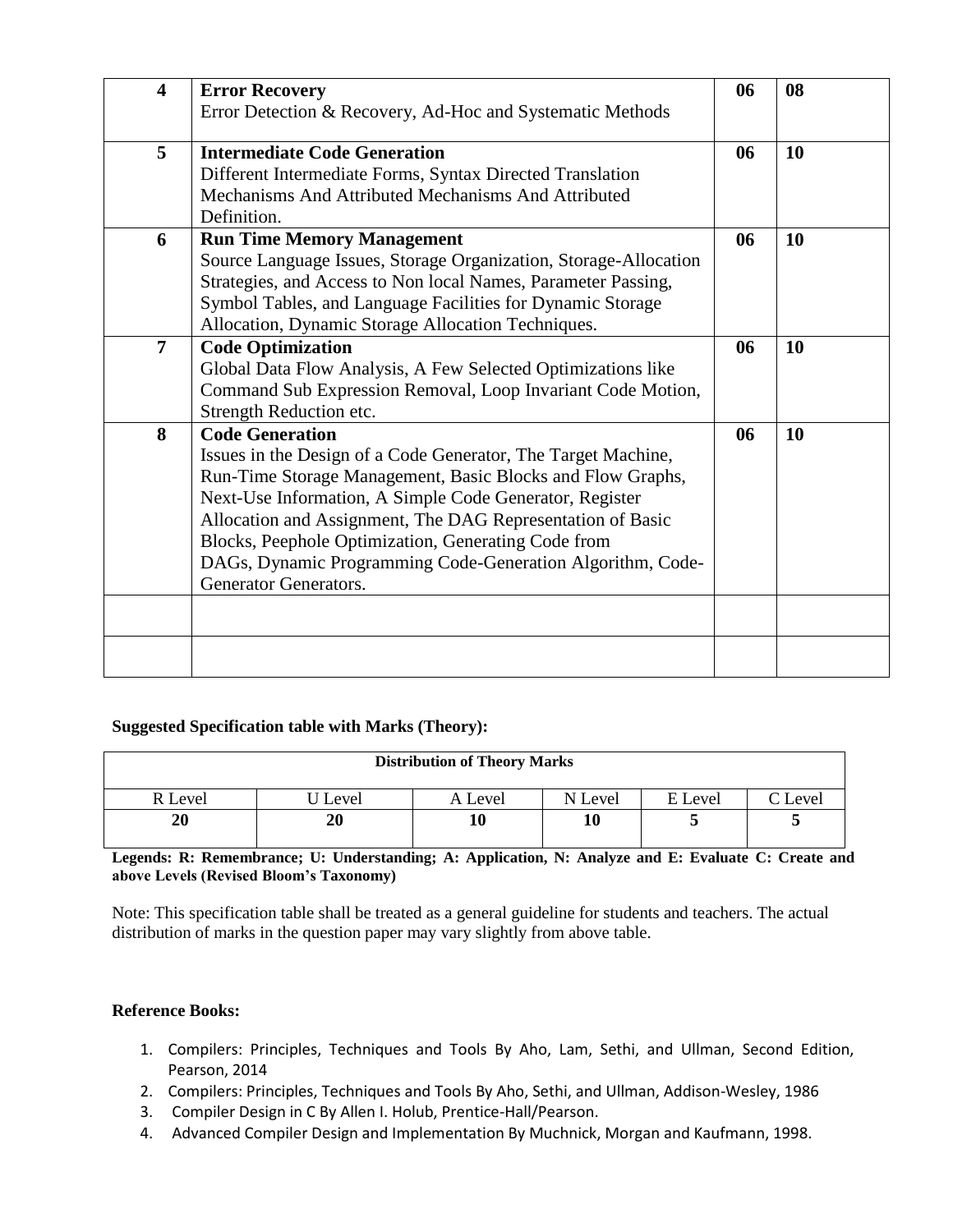#### **Course Outcome:**

After learning the course the students should be able to:

1. Understand the basic concepts and application of Compiler Design

2. Apply their basic knowledge Data Structure to design Symbol Table, Lexical Analyser , Intermediate Code Generation, Parser (Top Down and Bottom Up Design) and will able to understand strength of Grammar and Programming Language.

- 3. Understand various Code optimization Techniques and Error Recovery mechanisms.
- 4. Understand and Implement a Parser.

# **List of Experiments:**

- 1. Design a lexical analyzer for given language and the lexical analyzer should ignore redundant spaces, tabs and new lines. It should also ignore comments. Although the syntax specification states that identifiers can be arbitrarily long, you may restrict the length to some reasonable value. Simulate the same in C language
- 2. Write a C program to identify whether a given line is a comment or not
- 3. Write a C program to test whether a given identifier is valid or not.
- **4.** Write a C program to simulate lexical analyzer for validating operators
- 5. To Study about Lexical Analyzer Generator(LEX) and Flex(Fast Lexical Analyzer)
- 6. Implement following programs using Lex.
	- a. Create a Lexer to take input from text file and count no of characters, no. of lines & no. of words.
	- b. Write a Lex program to count number of vowels and consonants in a given input string.
- 7. Implement following programs using Lex.
	- a. Write a Lex program to print out all numbers from the given file.
	- b. Write a Lex program to printout all HTML tags in file.
	- c. Write a Lex program which adds line numbers to the given file and display the same onto the standard output.
- **8.** Write a Lex program to count the number of comment lines in a given C program. Also eliminate them and copy that program into separate file.
- **9.** Write a C program for implementing the functionalities of predictive parser for the mini language.
- **10.** Write a C program for constructing of LL (1) parsing.
- **11.** Write a C program for constructing recursive descent parsing
- **12.** Write a C program to implement LALR parsing.
- **13.** Write a C program to implement operator precedence parsing.
- 14. To Study about Yet Another Compiler-Compiler(YACC).
- **15.** Create Yacc and Lex specification files to recognizes arithmetic expressions involving+, -,  $*$  and  $/$ .
- **16.** Create Yacc and Lex specification files are used to generate a calculator which accepts,integer and float type arguments.